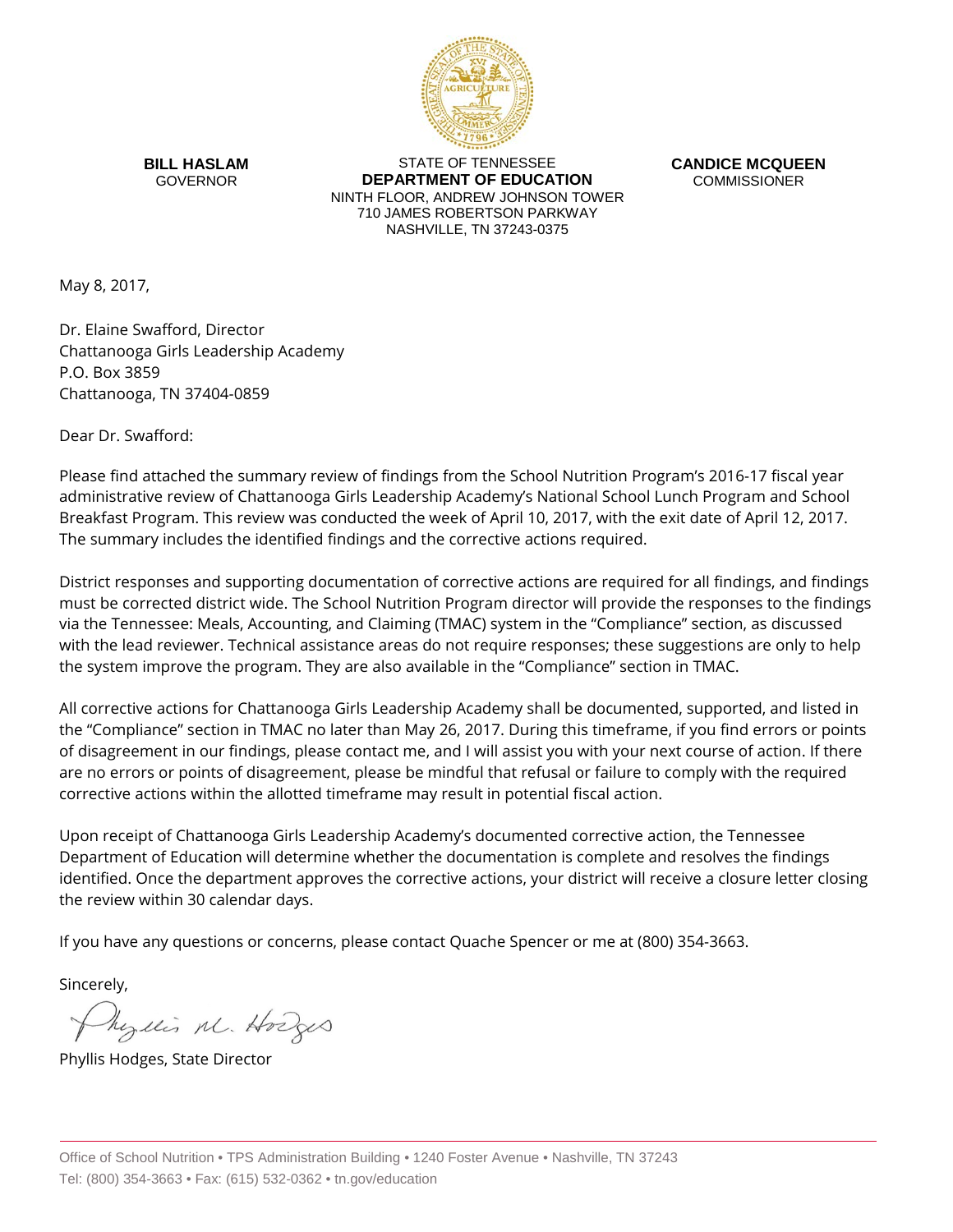

## **Chattanooga Girls Leadership Academy (C095) Review ID: 578**

## **Exit Conference Date: 4/12/2017**

Review Year: 2017

Month of Review: March

Lead Reviewer: Leslea Colquitt

|  | Area | $\vert$ Findings ID $\vert$ | <b>Finding Description</b> | <b>Required Corrective Action</b> |
|--|------|-----------------------------|----------------------------|-----------------------------------|
|--|------|-----------------------------|----------------------------|-----------------------------------|

## **SFA - Level Findings**

| $1200 -$                                   | $V-1200$ | The School Nutrition Director                                                                                                                                                                                                   | Complete a food safety course as soon as                                                                      |
|--------------------------------------------|----------|---------------------------------------------------------------------------------------------------------------------------------------------------------------------------------------------------------------------------------|---------------------------------------------------------------------------------------------------------------|
| Professional                               |          | has not completed a food                                                                                                                                                                                                        | possible. Once completed, upload the                                                                          |
| Standards                                  |          | safety course.                                                                                                                                                                                                                  | certificate.                                                                                                  |
| 300 - Meal<br>Counting<br>land<br>Claiming | $V-0300$ | The School Food Authority was<br>not following their site<br>application. The application<br>states Offer Versus Serve (OVS)<br>is implemented for all grades at<br>lunch, but only high school<br>students participate in OVS. | Modify the site application to reflect middle<br>school students do not participate in Offer<br>Versus Serve. |

## **Site - Level Findings: Chattanooga Girls Leadership Academy (8001)**

| 300 - Meal<br>Counting<br>land<br>Claiming -<br>Lunch                | $V-0300$ | School Food Authority's meal<br>counts were not correct. There<br>was an under claim of 316 for<br>the review month.                                                      | Develop a plan to ensure counts are totaled<br>correctly each month. Upload the plan in TMAC,<br>along with documentation to support April's<br>claim.                                                              |
|----------------------------------------------------------------------|----------|---------------------------------------------------------------------------------------------------------------------------------------------------------------------------|---------------------------------------------------------------------------------------------------------------------------------------------------------------------------------------------------------------------|
| 400 - Meal<br>Components<br>land<br>Quantities -<br><b>Breakfast</b> | $V-0400$ | The signage did not instruct<br>students to take a 1/2 cup fruit<br>or vegetable.                                                                                         | Display signage instructing students they must<br>take 1/2 cup fruit or vegetable at<br>breakfast. Upload a picture of the correct<br>signage.                                                                      |
| 400 - Meal<br><b>Components</b><br>land<br>Quantities -<br>Lunch     | $V-0400$ | The grain component was<br>insufficient for the week of the<br>review month. The daily<br>sandwich, yogurt and whole<br>grain granola did not meet the<br>weekly minimum. | Provide documentation to prove the grain<br>component is being met weekly.<br>offering of a soy butter and jam Upload menu showing items added to soy<br>butter and jam sandwich and yogurt and<br>granola options. |